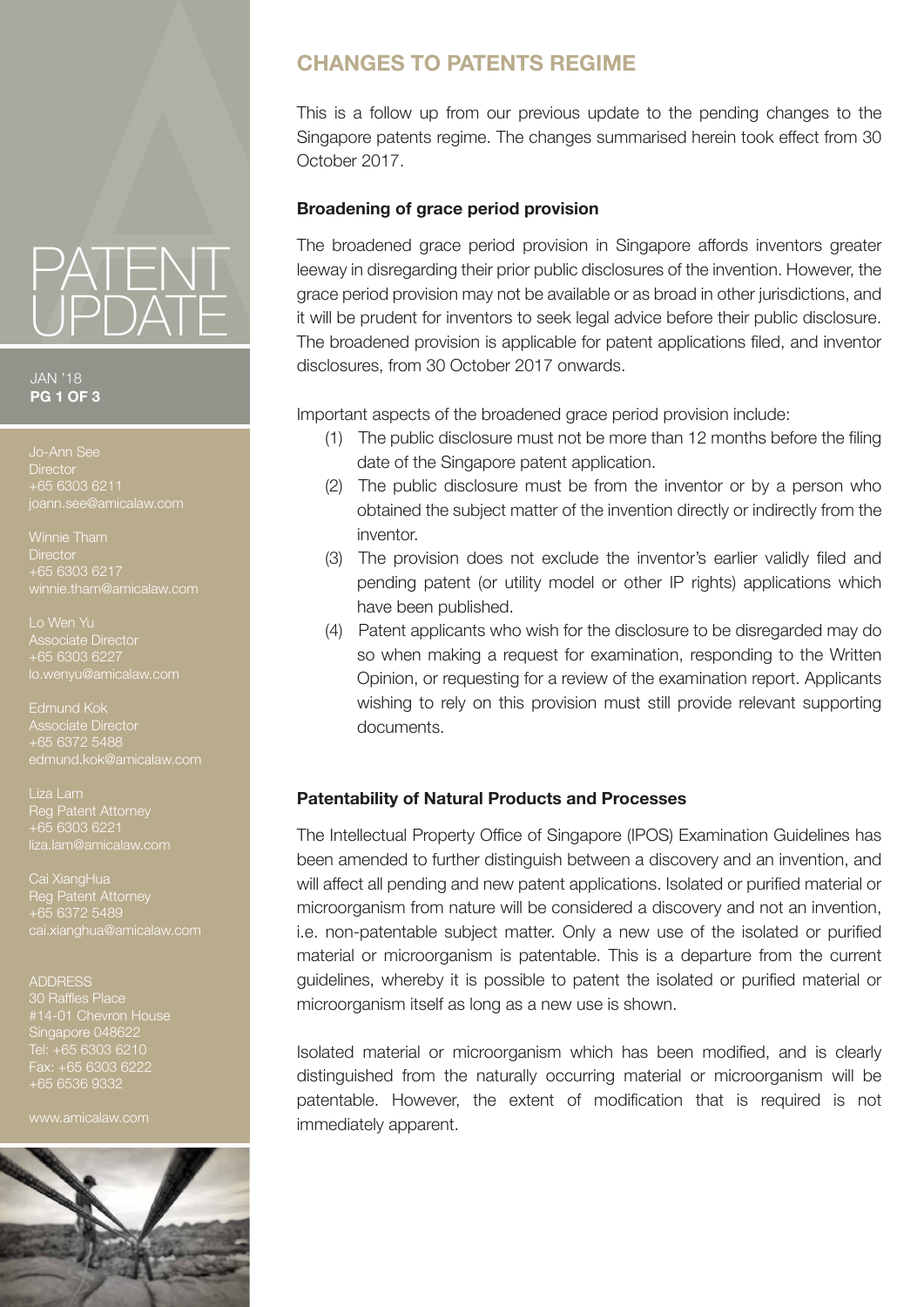Similarly, a claim directed at a naturally occurring process in nature would not be patentable subject matter, but a new application of such a naturally occurring process is patentable subject matter. Two examples which were considered patentable were provided: a process of growing plants with a particular trait comprising a selection step with technical steps to distinguish the invention from the natural process; and an in vitro diagnostic method based on novel biomarkers.

Although the amended Examination Guidelines is meant to bring Singapore's patent practice in line with other countries patent practices, the examination guidelines are not consistent with a single jurisdiction and could pose potential pitfalls for the unwary applicant.

#### **Supplementary Examination Route**

The supplementary examination route allows patent applicants to rely on the positive examination results of certain patent offices<sup>1</sup> to expedite the grant of the Singapore patent application. In this route, the examiner does not conduct substantive examination on the novelty and inventiveness of the claims, and is only able to raise objections to certain issues.

IPOS has included patentable subject matter as an additional ground of objection. This ensures consistency across different examination routes and prevent claims containing unpatentable subject matter from being granted.

This helps prevent patent owners from being caught in a bind, as a recent Court of Appeal decision in Singapore held that post-grant amendment of "obviously invalid" patent claims to cure the invalidity confer patent protection where none existed previously. The proposed amendments thus extend the scope of patent protection and are not allowable. The patent in question contains only method of treatment claims which are excluded from patentability in Singapore, as such the patent had no valid claims.

#### **Post-Grant Amendments**

The additional guidance to post-grant amendment provided in the Court of Appeal decision<sup>2</sup> is also reflected in the revised Examination Guidelines.



1 Australia, Canada, Japan, New Zealand, Republic of Korea, United Kingdom, United States of America and European Patent Office (the corresponding Canadian and European application must be in English), or a PCT IPRP

2 Warner-Lambert Company LLC v Novartis (Singapore) Pte Ltd [2017] SGCA 45

JAN '18 **PG 2 OF 3**